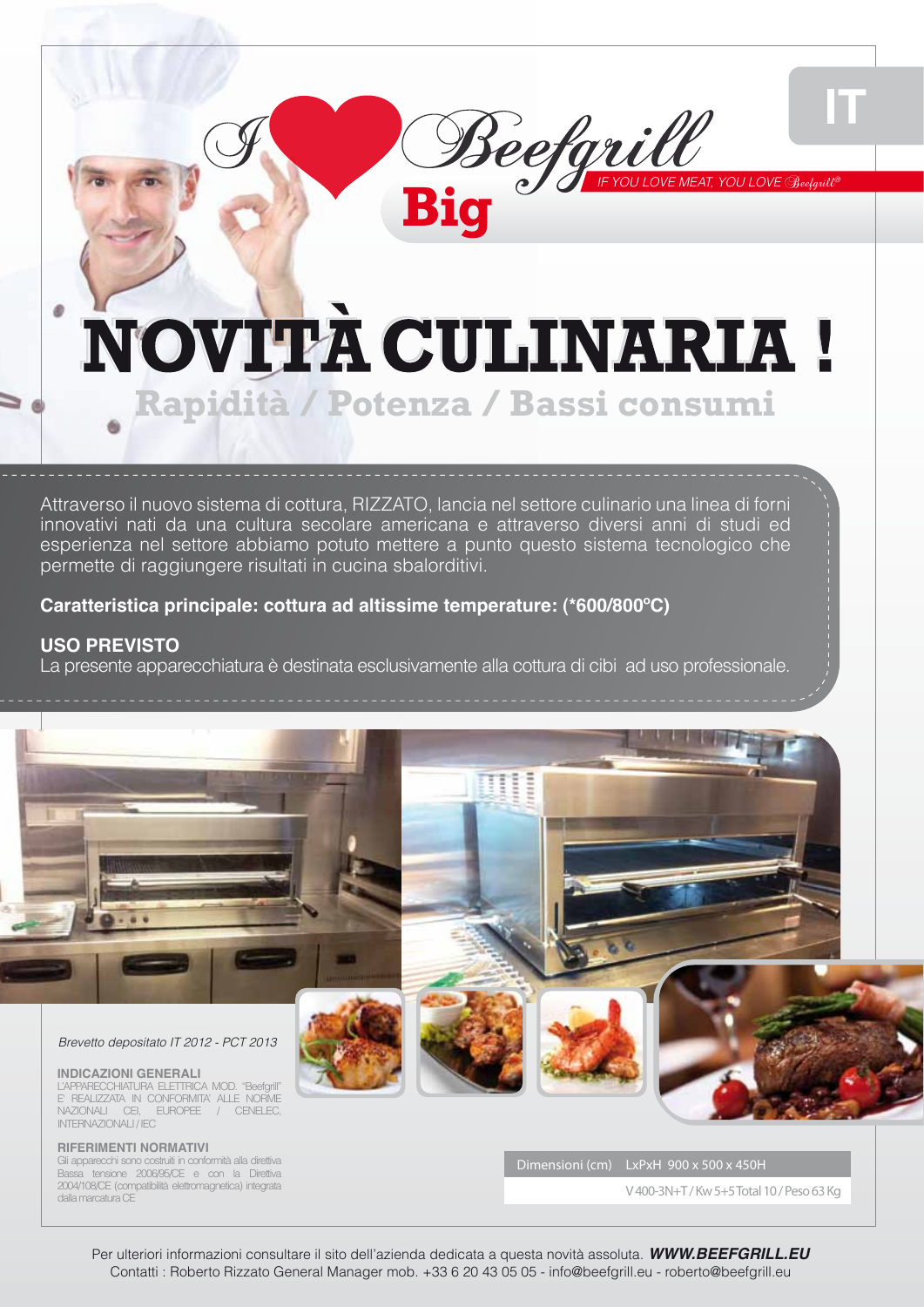

### **NOUVEAUTE' CULINAIRE Rapide / Puissant / Faible consommation d'energie**

**Big**<sup>e</sup> *B* **Big** 

A travers le nouveau systeme de cuisson, RIZZATO lance dans l'art culinaire, une ligne de fours nouvelle génération, issue de la culture américaine traditionnelle. De nombreuses années d'études et d'expériences dans le domaine, font que la technologique Beefgrill permet aujourd'hui d'obtenir des résultats étonnants et exceptionnels en terme de cuisson et de goût, pour les viandes, les poissons.

### **Caractéristique principale: Cuisson à des températures très élevées: (600/800°C).**

#### **UTILISATION PRÉVUE**

Cet appareil est conçu pour cuire professionnellement les aliments.



**RÉFÉRENCES NORMATIVES** Les appareils sont fabriqués conformément à la directive Basse Tension 2006/95/CE directive 2004/108/CE (compatibilité électromagnétique) intégré par le marquage CE

Dimensions (cm) LxPxH 900 x 500 x 450H

V 400-3N+T / Kw 5+5 Total 10 / Peso 63 Kg

Pour plus d'informations, visitez le site de la société dédié à cette nouveauté *WWW.BEEFGRILL.EU* Contact : Roberto Rizzato General Manager mob. +33 6 20 43 05 05 - info@beefgrill.eu - roberto@beefgrill.eu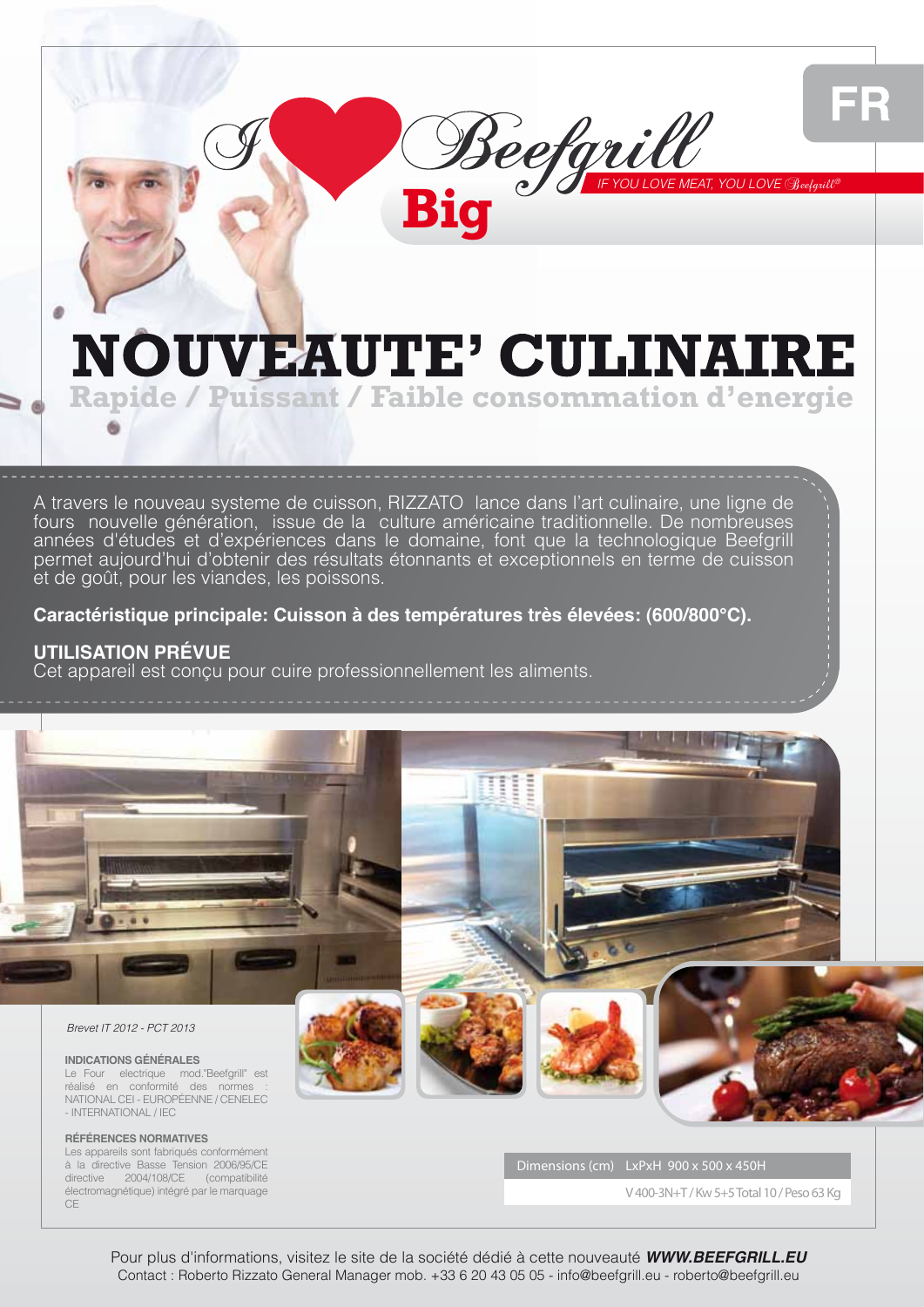# DE

### **TECHNISCHE RAFFINESSE FÜR GENUSSVOLLE KULINARIK**

**Big**<sup>e</sup> *B* **Big** 

**Geschwindigkeit /Leistung/Geringer Stromverbrauch**

Aufbauend auf die langjährige Praxis und Erfahrung im technisch - kulinarischen Bereich, präsentiert die Firma RIZZATO mit ihrem neuen Kochsystem eine Linie von innovativen Öfen, die sich auf die hundertjährige amerikanische Tradition des Fleischgenusses stützt. Durch unsere Erkenntnisse haben wir die Technologie der Öfen auf den neuesten Stand gebracht und garantieren somit außergewöhnliche kulinarische Ergebnisse.

### **Hauptmerkmal: Grillen bei sehr hohen Temperaturen von 600-800°C**

### **VERWENDUNGSZWECK**

Die von uns entwickelten Öfen sind ausschließlich zum professionellen Gebrauch in der Küche bestimmt.



Um mehr von unserer Neuheit zu erfahren, besuchen Sie das Unternehmen auf folgender Website: *WWW.BEEFGRILL.EU* Kontakte: Roberto Rizzato General Manager mob. +33 6 20 43 05 05 - info@beefgrill.eu - roberto@beefgrill.eu